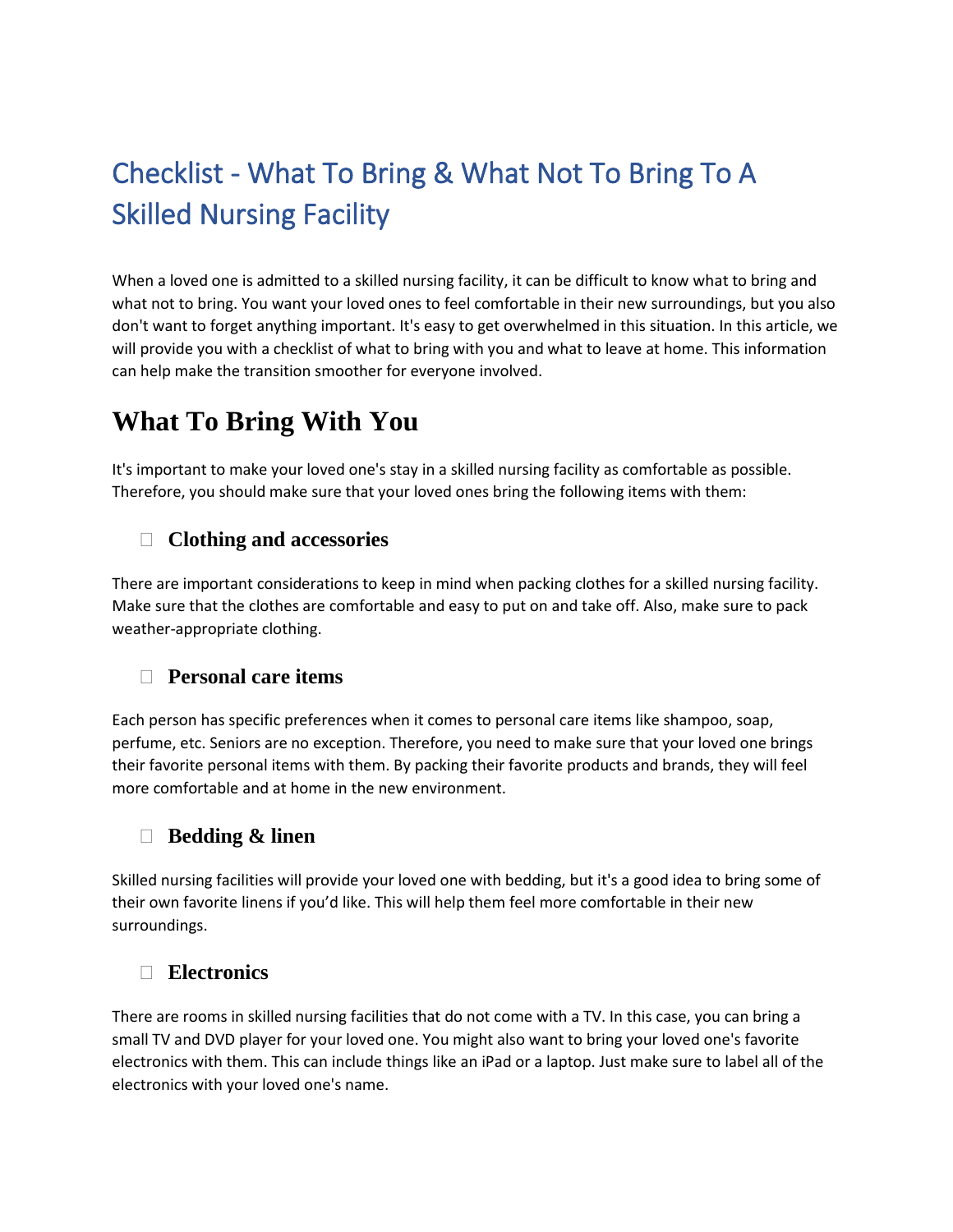# **Decorations**

Decorations liven up a room and make it feel more like home. You can bring pictures of family and friends, as well as any mementos that would make your loved one feel comfortable. Just be sure to check with the facility first to see if there are any restrictions on what you can bring.

# **Favorite items**

The goal of skilled nursing facilities is to make sure that their patients are comfortable. So, it is important to bring items from home that will make your loved one feel more comfortable. Your loved one's favorite things will make his or her room feel more like home. For example, you can bring a favorite pillow, blanket, or piece of clothing. You can also bring pictures from home and favorite books or magazines.

# **Hobbies**

Bringing your loved one's favorite hobby can help keep them entertained and stimulated. This could be something as simple as a deck of cards or a crossword puzzle book, or something more complex like a model car kit or painting supplies. These items will help make passing the days in a skilled nursing facility a little more bearable for your loved one. Just make sure to check with the staff before bringing in any large or heavy items.

# **Medication & medical equipment**

Of course, you need to bring your loved one's medication and any medical equipment they will need. This includes things like oxygen tanks, wheelchairs, and walkers. Medications and equipment can take up a lot of space, so be sure to pack them in an easily accessible place. Skilled nursing facilities will have nurses on staff to help with medication and medical equipment, but it's always good to have some extra supplies just in case.

# **Miscellaneous items**

There are other things that you may want to bring to a skilled nursing facility. These include a calendar where all the important dates that your loved one needs to remember can be written down, a pen and paper to take notes and pictures of your loved one's friends and family. A record book to write memories in is also a great idea. This can be used as a place to journal about the day-to-day happenings, as well as a way to keep track of special events.

# **What To Leave At Home (Do Not Bring These Items)**

Skilled nursing facilities are great places to recover and receive treatment, but they are not home. There are a few things that you should leave at home and not bring with you. These items include: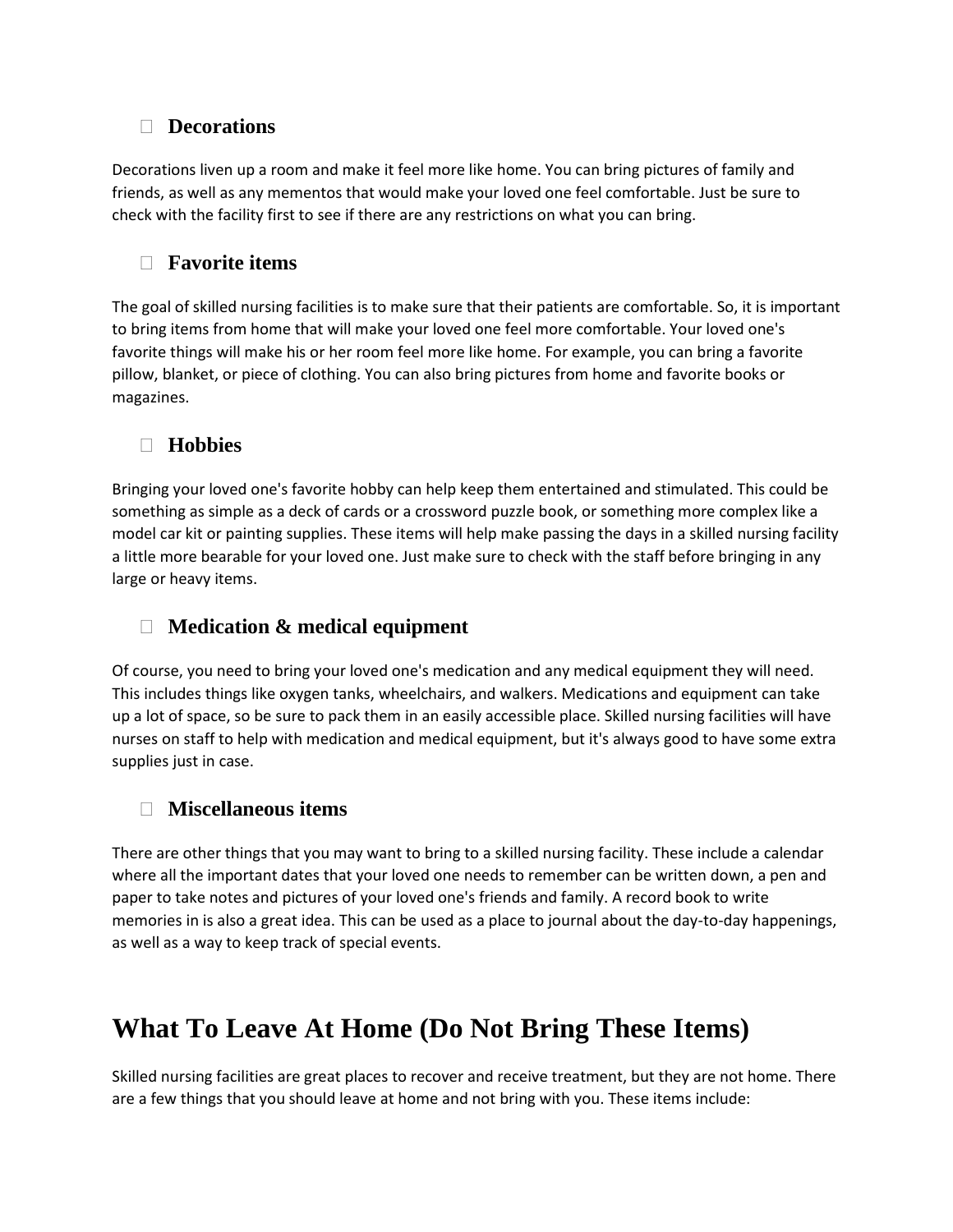### **Pets**

Most skilled nursing facilities do not allow pets. If you have a pet, make arrangements for someone to take care of them while you are away. However, there are skilled nursing facilities that allow certain pets, such as service animals.

### **Perishable food items**

The facility will provide meals for residents. You do not need to bring your own food.

#### **Large sums of money**

You should not bring large sums of cash with you to the facility. If you need to bring money, keep it in a safe place like a lockbox.

### **Expensive jewelry**

These items are best left at home. They can be damaged or stolen while you are in the facility.

#### **Knives, scissors, or other sharp objects**

These items are not allowed in the facility for safety reasons. These items can be used as a weapon to hurt someone.

### **Flammable liquids**

These items are not allowed in the facility for safety reasons. They can be used to start a fire.

### **Tobacco products**

Many skilled nursing facilities are tobacco-free. You will not be able to smoke inside the facility or on the grounds. This includes cigarettes, cigars, pipes, and chewing tobacco. E-cigarettes are also usually not allowed. Check with the facility before you bring any tobacco products with you.

# **Keeping Track of Your Loved One's Belongings**

It's important to keep track of your loved one's belongings when they move into a skilled nursing facility. This includes their clothes, personal items, and any valuables they may have.

You can do this by creating a list of all the items and assigning each item a number. Then, you can put this list in a binder or folder to keep it organized.

Make sure to include the following information for each item:

• A description of the item